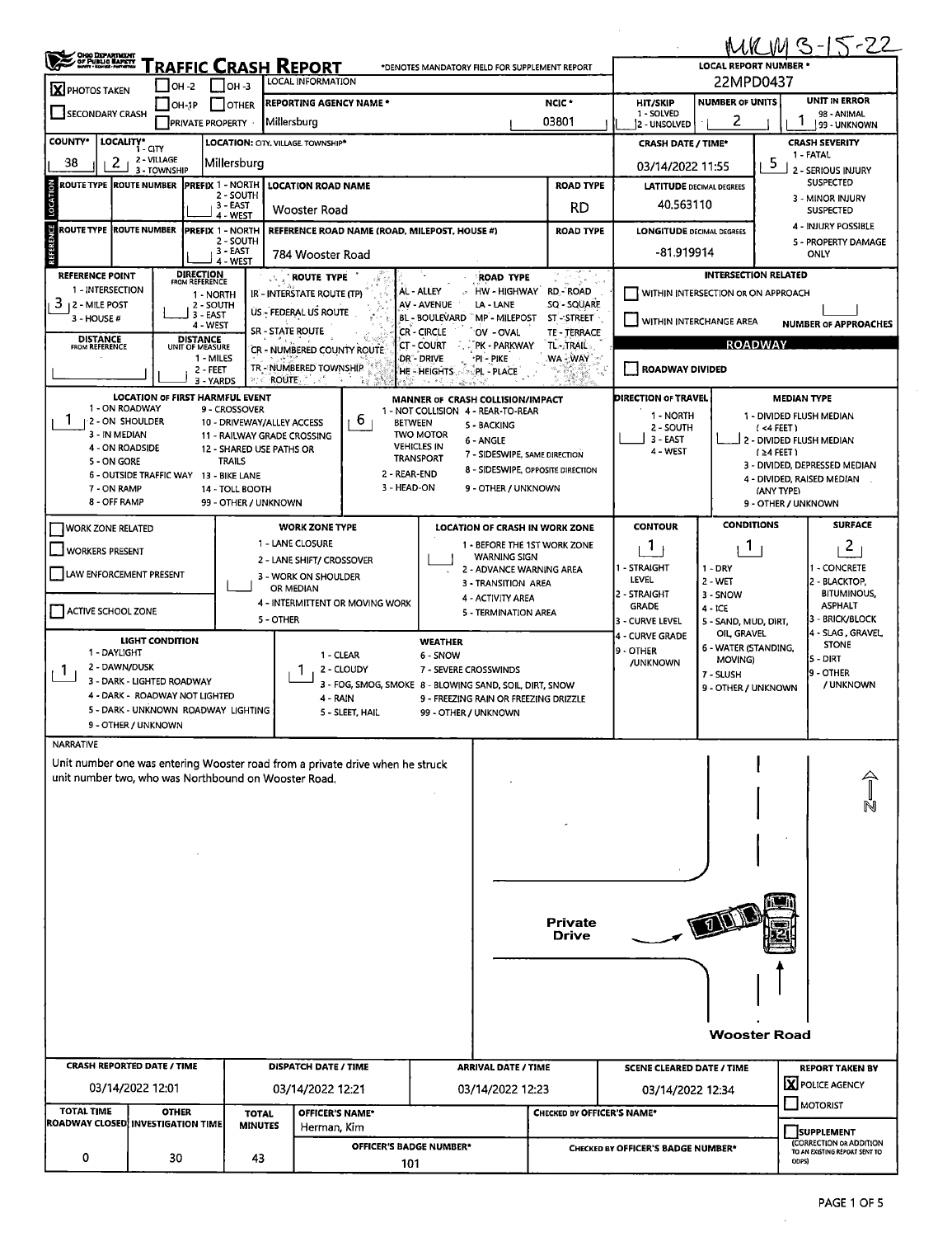|                                                                                                                     | <b>OHIO DEPARTMENT<br/>OF PUBLIC BAFETY</b>                 |                                                           | <b>LOCAL REPORT NUMBER</b>                                                            |                              |                                                 |                                                     |                                                                                       |                                                               |  |  |  |  |  |  |
|---------------------------------------------------------------------------------------------------------------------|-------------------------------------------------------------|-----------------------------------------------------------|---------------------------------------------------------------------------------------|------------------------------|-------------------------------------------------|-----------------------------------------------------|---------------------------------------------------------------------------------------|---------------------------------------------------------------|--|--|--|--|--|--|
|                                                                                                                     |                                                             |                                                           | 22MPD0437                                                                             |                              |                                                 |                                                     |                                                                                       |                                                               |  |  |  |  |  |  |
| UNIT#                                                                                                               | OWNER NAME: LAST, FIRST, MIDDLE (CI SAME AS DRIVER)         |                                                           | OWNER PHONE:INCLUDE AREA CODE (E) SAME AS DRIVER)                                     | DAMAGE                       |                                                 |                                                     |                                                                                       |                                                               |  |  |  |  |  |  |
| 1                                                                                                                   | MAST, RODNEY, R                                             |                                                           |                                                                                       | 330-231-0190                 | <b>DAMAGE SCALE</b>                             |                                                     |                                                                                       |                                                               |  |  |  |  |  |  |
|                                                                                                                     | OWNER ADDRESS: STREET, CITY, STATE, ZIP ( C SAME AS ORIVER) |                                                           |                                                                                       | 1 - NONE<br>2 - MINOR DAMAGE | 3 - FUNCTIONAL DAMAGE                           |                                                     |                                                                                       |                                                               |  |  |  |  |  |  |
|                                                                                                                     | 4805 TR 366 UNIT 263, MILLERSBURG, OH, 44654                |                                                           |                                                                                       |                              | 4 - DISABLING DAMAGE<br>9 - UNKNOWN             |                                                     |                                                                                       |                                                               |  |  |  |  |  |  |
|                                                                                                                     | <b>COMMERCIAL CARRIER: NAME, ADDRESS, CITY, STATE, ZIP</b>  |                                                           |                                                                                       |                              |                                                 | COMMERCIAL CARRIER PHONE: INCLUDE AREA CODE         | <b>DAMAGED AREA(S)</b>                                                                |                                                               |  |  |  |  |  |  |
|                                                                                                                     | LP STATE   LICENSE PLATE #                                  |                                                           |                                                                                       |                              |                                                 |                                                     |                                                                                       | <b>INDICATE ALL THAT APPLY</b>                                |  |  |  |  |  |  |
| он                                                                                                                  | JAN3164                                                     |                                                           | <b>VEHICLE IDENTIFICATION #</b><br>1FTEW1EF9GKE20555                                  |                              | <b>VEHICLE YEAR</b><br>2016                     | <b>VEHICLE MAKE</b><br><b>FORD</b>                  |                                                                                       |                                                               |  |  |  |  |  |  |
|                                                                                                                     | <b>INSURANCE COMPANY</b>                                    |                                                           | <b>INSURANCE POLICY #</b>                                                             |                              | <b>COLOR</b>                                    | <b>VEHICLE MODEL</b>                                |                                                                                       |                                                               |  |  |  |  |  |  |
| <b>X</b> INSURANCE                                                                                                  | Westfield                                                   |                                                           | 3862530                                                                               |                              | BLK                                             | F-150                                               |                                                                                       |                                                               |  |  |  |  |  |  |
|                                                                                                                     | <b>TYPE OF USE</b>                                          | IN EMERGENCY                                              | US DOT#                                                                               |                              | TOWED BY: COMPANY NAME                          |                                                     |                                                                                       |                                                               |  |  |  |  |  |  |
| COMMERCIAL                                                                                                          | <b>GOVERNMENT</b>                                           | <b>RESPONSE</b>                                           | VEHICLE WEIGHT GVWR/GCWR                                                              |                              | <b>HAZARDOUS MATERIAL</b>                       |                                                     | 9                                                                                     |                                                               |  |  |  |  |  |  |
| <b>INTERLOCK</b><br>DEVICE                                                                                          | <b>HIT/SKIP UNIT</b>                                        | # OCCUPANTS                                               | 1 - ≤10K LBS.                                                                         |                              | <b>MATERIAL</b><br><b>CLASS#</b>                | <b>PLACARD ID#</b>                                  |                                                                                       |                                                               |  |  |  |  |  |  |
| <b>EQUIPPED</b>                                                                                                     |                                                             |                                                           | 2 - 10.001 - 26K LBS.<br>3 - > 26K LBS.                                               |                              | RELEASED<br>PLACARD                             |                                                     |                                                                                       |                                                               |  |  |  |  |  |  |
| 1 - PASSENGER CAR<br>6 - VAN (9-15 SEATS)<br>12 - GOLF CART<br>18 - LIMO (LIVERY VEHICLE)<br>23 - PEDESTRIAN/SKATER |                                                             |                                                           |                                                                                       |                              |                                                 |                                                     |                                                                                       |                                                               |  |  |  |  |  |  |
|                                                                                                                     | 2 - PASSENGER VAN<br>(MINIVAN)                              | 7 - MOTORCYCLE 2-WHEELED<br>8 - MOTORCYCLE 3-WHEELED      | 13 - SNOWMOBILE<br>14 - SINGLE UNIT                                                   |                              | 19 - BUS (16+ PASSENGERS)                       | 24 - WHEELCHAIR (ANY TYPE)                          |                                                                                       |                                                               |  |  |  |  |  |  |
|                                                                                                                     | UNIT TYPE 3 - SPORT UTILITY<br><b>VEHICLE</b>               | 9 - AUTOCYCLE                                             | 20 - OTHER VEHICLE<br><b>TRUCK</b><br>21 - HEAVY EQUIPMENT                            |                              |                                                 | 25 - OTHER NON-MOTORIST<br>26 - BICYCLE             |                                                                                       |                                                               |  |  |  |  |  |  |
|                                                                                                                     | 4 - PICK UP                                                 | 10 - MOPED OR MOTORIZED<br>BICYCLE                        | 15 - SEMI-TRACTOR<br>16 - FARM EQUIPMENT                                              |                              | 22 - ANIMAL WITH RIDER OR                       | 27 - TRAIN                                          |                                                                                       |                                                               |  |  |  |  |  |  |
|                                                                                                                     | 5 - CARGO VAN                                               | 11 - ALL TERRAIN VEHICLE                                  | 17 - MOTORHOME                                                                        |                              | ANIMAL-DRAWN VEHICLE                            | 99 - UNKNOWN OR HIT/SKIP                            |                                                                                       |                                                               |  |  |  |  |  |  |
|                                                                                                                     | (ATV/UTV)<br># OF TRAILING UNITS                            |                                                           |                                                                                       |                              |                                                 |                                                     |                                                                                       | 12                                                            |  |  |  |  |  |  |
| <b>VEHICL</b>                                                                                                       | WAS VEHICLE OPERATING IN AUTONOMOUS                         |                                                           | 0 - NO AUTOMATION                                                                     |                              | 3 - CONDITIONAL AUTOMATION 9 - UNKNOWN          |                                                     |                                                                                       | 12                                                            |  |  |  |  |  |  |
|                                                                                                                     | MODE WHEN CRASH OCCURRED?                                   | 0                                                         | 1 - DRIVER ASSISTANCE                                                                 |                              | 4 - HIGH AUTOMATION                             |                                                     |                                                                                       |                                                               |  |  |  |  |  |  |
| ∠                                                                                                                   |                                                             |                                                           | -YES 2 - NO 9 - OTHER / UNKNOWN AUTONOMOUS 2 - PARTIAL AUTOMATION 5 - FULL AUTOMATION |                              |                                                 |                                                     |                                                                                       |                                                               |  |  |  |  |  |  |
|                                                                                                                     |                                                             | <b>MODE LEVEL</b>                                         |                                                                                       |                              |                                                 |                                                     |                                                                                       |                                                               |  |  |  |  |  |  |
|                                                                                                                     | 1 - NONE<br>2 TAXI                                          | 6 - BUS - CHARTER/TOUR<br>7 - BUS - INTERCITY             | <b>11 - FIRE</b><br>12 - MILITARY                                                     | 16 - FARM                    | 17 - MOWING                                     | 21 - MAIL CARRIER<br>99 - OTHER / UNKNOWN           |                                                                                       |                                                               |  |  |  |  |  |  |
|                                                                                                                     | 3 - ELECTRONIC RIDE<br><b>SHARING</b>                       | 8 - BUS - SHUTTLE                                         | 13 - POLICE<br><b>14 - PUBLIC UTILITY</b>                                             |                              | 18 - SNOW REMOVAL<br>19 - TOWING                |                                                     |                                                                                       |                                                               |  |  |  |  |  |  |
| <b>SPECIAL</b>                                                                                                      | <b>FUNCTION 4 - SCHOOL TRANSPORT</b>                        | 9 - BUS - OTHER<br>10 - AMBULANCE                         |                                                                                       |                              |                                                 |                                                     |                                                                                       |                                                               |  |  |  |  |  |  |
|                                                                                                                     | <b>S - BUS - TRANSIT/COMMUTER</b>                           |                                                           | 15 - CONSTRUCTION EQUIP. 20 - SAFETY SERVICE                                          |                              | PATROL                                          |                                                     |                                                                                       |                                                               |  |  |  |  |  |  |
|                                                                                                                     | 1 - NO CARGO BODY TYPE                                      | 4 - LOGGING                                               | 7 - GRAIN/CHIPS/GRAVEL                                                                | 11 - DUMP                    |                                                 | 99 - OTHER / UNKNOWN                                |                                                                                       |                                                               |  |  |  |  |  |  |
| CARGO                                                                                                               | / NOT APPLICABLE<br>2 - BUS                                 | 5 - INTERMODAL<br><b>CONTAINER CHASSIS</b>                | <b>8 - POLE</b><br>9 - CARGO TANK                                                     |                              | 12 - CONCRETE MIXER<br>13 - AUTO TRANSPORTER    |                                                     | 9                                                                                     |                                                               |  |  |  |  |  |  |
| <b>BODY</b>                                                                                                         | 3 - VEHICLE TOWING<br>ANOTHER MOTOR VEHICLE                 | 6 - CARGOVAN<br>/ENCLOSED BOX                             | <b>10 - FLAT BED</b>                                                                  |                              | 9<br>14 - GARBAGE/REFUSE                        |                                                     |                                                                                       |                                                               |  |  |  |  |  |  |
| <b>TYPE</b>                                                                                                         | 1 - TURN SIGNALS                                            | 4 - BRAKES                                                |                                                                                       |                              |                                                 |                                                     |                                                                                       |                                                               |  |  |  |  |  |  |
|                                                                                                                     | 2 - HEAD LAMPS                                              | 5 - STEERING                                              | 7 - WORN OR SLICK TIRES<br>8 - TRAILER EQUIPMENT                                      |                              | 9 - MOTOR TROUBLE<br>10 - DISABLED FROM PRIOR   | 99 - OTHER / UNKNOWN                                |                                                                                       |                                                               |  |  |  |  |  |  |
| <b>VEHICLE</b><br><b>DEFECTS</b>                                                                                    | 3 - TAIL LAMPS                                              | <b>6 - TIRE BLOWOUT</b>                                   | <b>DEFECTIVE</b>                                                                      |                              | <b>ACCIDENT</b>                                 |                                                     |                                                                                       |                                                               |  |  |  |  |  |  |
|                                                                                                                     | 1 - INTERSECTION -                                          | 4 - MIDBLOCK -                                            | 7 - SHOULDER/ROADSIDE                                                                 |                              |                                                 | 99 - OTHER / UNKNOWN                                | $\Box$ - NO DAMAGE [0]                                                                | J- UNDERCARRIAGE [ 14 ]                                       |  |  |  |  |  |  |
|                                                                                                                     | <b>MARKED CROSSWALK</b>                                     | MARKED CROSSWALK                                          | 8 - SIDEWALK                                                                          |                              | 10 - DRIVEWAY ACCESS<br>11 - SHARED USE PATHS   |                                                     | $\Box$ -TOP[13]<br>$\Box$ - ALL AREAS [ 15 ]                                          |                                                               |  |  |  |  |  |  |
| NON-<br><b>MOTORIST</b>                                                                                             | 2 - INTERSECTION -<br><b>UNMARKED CROSSWALK</b>             | 5 - TRAVEL LANE -<br>OTHER LOCATION                       | 9 - MEDIAN/CROSSING                                                                   |                              | OR TRAILS<br>12 - FIRST RESPONDER               |                                                     | $\Box$ - UNIT NOT AT SCENE [ 16 ]                                                     |                                                               |  |  |  |  |  |  |
| LOCATION                                                                                                            | 3 - INTERSECTION - OTHER                                    | <b>6 - BICYCLE LANE</b>                                   | <b>ISLAND</b>                                                                         |                              | AT INCIDENT SCENE                               |                                                     |                                                                                       |                                                               |  |  |  |  |  |  |
|                                                                                                                     | <b>1 - NON-CONTACT</b>                                      | 1 - STRAIGHT AHEAD<br>2 - BACKING                         | - LEAVING TRAFFIC<br>LANE                                                             |                              | 15 - WALKING, RUNNING<br>JOGGING, PLAYING       | <b>21 - STANDING OUTSIDE</b><br>DISABLED VEHICLE    | <b>INITIAL POINT OF CONTACT</b>                                                       |                                                               |  |  |  |  |  |  |
| 3                                                                                                                   | 2 - NON-COLLISION<br>b<br>3 - STRIKING                      | 3 - CHANGING LANES<br>4 - OVERTAKING/PASSING              | 10 - PARKED<br>11 - SLOWING OR STOPPED                                                |                              | 16 - WORKING<br>17 - PUSHING VEHICLE            | 99 - OTHER / UNKNOWN                                | 0 - NO DAMAGE<br>14 - UNDERCARRIAGE<br>1-12 - REFER TO UNIT 15 - VEHICLE NOT AT SCENE |                                                               |  |  |  |  |  |  |
| ACTION                                                                                                              | 4 - STRUCK                                                  | <b>PRE-CRASH 5 - MAKING RIGHT TURN</b>                    | IN TRAFFIC                                                                            |                              | 18 - APPROACHING OR                             |                                                     | 12<br>DIAGRAM                                                                         |                                                               |  |  |  |  |  |  |
|                                                                                                                     | 5 - BOTH STRIKING                                           | <b>ACTIONS 6 - MAKING LEFT TURN</b><br>7 - MAKING U-TURN  | 12 - DRIVERLESS<br>13 - NEGOTIATING A CURVE                                           |                              | LEAVING VEHICLE<br>19 - STANDING                |                                                     | 13 - TOP                                                                              | 99 - UNKNOWN                                                  |  |  |  |  |  |  |
|                                                                                                                     | & STRUCK<br>9 - OTHER / UNKNOWN                             | 8 - ENTERING TRAFFIC<br>LANE                              | 14 - ENTERING OR CROSSING 20 - OTHER NON-MOTORIST                                     |                              |                                                 |                                                     |                                                                                       |                                                               |  |  |  |  |  |  |
|                                                                                                                     | 1 - NONE                                                    |                                                           | SPECIFIED LOCATION<br>8 - FOLLOWING TOO CLOSE 13 - IMPROPER START FROM                |                              |                                                 | 18 - OPERATING DEFECTIVE 23 - OPENING DOOR INTO     |                                                                                       | <b>TRAFFIC</b>                                                |  |  |  |  |  |  |
|                                                                                                                     | 2 - FAILURE TO YIELD<br>3 - RAN RED LIGHT                   | /ACDA<br>9 - IMPROPER LANE                                | A PARKED POSITION                                                                     |                              | <b>EQUIPMENT</b>                                | <b>ROADWAY</b>                                      | <b>TRAFFICWAY FLOW</b><br>1 - ONE-WAY                                                 | <b>TRAFFIC CONTROL</b><br>1 - ROUNDABOUT 4 - STOP SIGN        |  |  |  |  |  |  |
| 2                                                                                                                   | 4 - RAN STOP SIGN                                           | CHANGE                                                    | 14 - STOPPED OR PARKED<br><b>ILLEGALLY</b>                                            |                              | 19 - LOAD SHIFTING<br>/FALLING/SPILLING         | 99 - OTHER IMPROPER<br><b>ACTION</b>                | 2 - TWO-WAY                                                                           | 2 - SIGNAL<br>5 - YIELD SIGN                                  |  |  |  |  |  |  |
|                                                                                                                     | 5 UNSAFE SPEED<br>CONTRIBUTING 6 - IMPROPER TURN            | 10 - IMPROPER PASSING<br>11 - DROVE OFF ROAD              | 15 - SWERVING TO AVOID<br>16 - WRONG WAY                                              |                              | 20 - IMPROPER CROSSING<br>21 - LYING IN ROADWAY |                                                     | $\overline{2}$                                                                        | 6<br>3 - FLASHER<br>6 - NO CONTROL                            |  |  |  |  |  |  |
|                                                                                                                     | CIRCUMSTANCES 7 - LEFT OF CENTER                            | 12 - IMPROPER BACKING                                     | 17 - VISION OBSTRUCTION                                                               |                              | 22 - NOT DISCERNIBLE                            |                                                     | # OF THROUGH LANES                                                                    | RAIL GRADE CROSSING                                           |  |  |  |  |  |  |
|                                                                                                                     | <b>SEQUENCE OF EVENTS</b>                                   |                                                           |                                                                                       |                              |                                                 |                                                     | <b>ON ROAD</b>                                                                        | 1 - NOT INVLOVED                                              |  |  |  |  |  |  |
|                                                                                                                     |                                                             |                                                           | ▁▁ EVENTS▁░▁░▁                                                                        |                              |                                                 |                                                     | 2                                                                                     | 2 - INVOLVED-ACTIVE CROSSING<br>3 - INVOLVED-PASSIVE CROSSING |  |  |  |  |  |  |
| 20                                                                                                                  | 1 - OVERTURN/ROLLOVER<br>2 - FIRE/EXPLOSION                 | 7 - SEPARATION OF UNITS<br>8 - RAN OFF ROAD RIGHT         | 12 - DOWNHILL RUNAWAY<br>13 - OTHER NON-COLLISION 20 - MOTOR VEHICLE IN               |                              | 19 - ANIMAL -OTHER                              | 23 - STRUCK BY FALLING,<br><b>SHIFTING CARGO OR</b> |                                                                                       |                                                               |  |  |  |  |  |  |
|                                                                                                                     | 3 - IMMERSION                                               | 9 - RAN OFF ROAD LEFT                                     | 14 - PEDESTRIAN                                                                       |                              | TRANSPORT                                       | ANYTHING SET IN<br>MOTION BY A MOTOR                |                                                                                       | UNIT / NON-MOTORIST DIRECTION                                 |  |  |  |  |  |  |
| 2                                                                                                                   | 4 - JACKKNIFE<br>5 - CARGO / EQUIPMENT                      | 10 - CROSS MEDIAN<br>11 - CROSS CENTERLINE -              | 15 - PEDALCYCLE<br>16 - RAILWAY VEHICLE                                               |                              | 21 - PARKED MOTOR<br>VEHICLE                    | VEHICLE<br>24 - OTHER MOVABLE                       |                                                                                       | 1 - NORTH<br>5 - NORTHEAST<br>2 - SOUTH<br>6 - NORTHWEST      |  |  |  |  |  |  |
|                                                                                                                     | <b>LOSS OR SHIFT</b><br><b>6 - EQUIPMENT FAILURE</b>        | OPPOSITE DIRECTION<br>OF TRAVEL                           | 17 - ANIMAL - FARM<br>18 - ANIMAL - DEER                                              |                              | 22 - WORK ZONE<br>MAINTENANCE                   | <b>OBJECT</b>                                       |                                                                                       | 3 - LAST<br>7 - SOUTHEAST                                     |  |  |  |  |  |  |
| з                                                                                                                   |                                                             |                                                           |                                                                                       |                              | <b>EQUIPMENT</b>                                |                                                     | FROM<br>TO.                                                                           | 4 - WEST<br><b>8 - SOUTHWEST</b>                              |  |  |  |  |  |  |
|                                                                                                                     | 25 - IMPACT ATTENUATOR                                      | 31 - GUARDRAIL END                                        | - COLLISION WITH FIXED OBJECT - STRUCK<br>38 - OVERHEAD SIGN POST                     |                              | 45 - EMBANKMENT                                 | 52 - BUILDING                                       |                                                                                       | 9 - OTHER / UNKNOWN                                           |  |  |  |  |  |  |
|                                                                                                                     | / CRASH CUSHION<br>26 - BRIDGE OVERHEAD                     | <b>32 - PORTABLE BARRIER</b><br>33 - MEDIAN CABLE BARRIER | 39 - LIGHT / LUMINARIES<br><b>SUPPORT</b>                                             | 46 - FENCE<br>47 - MAILBOX   |                                                 | 53 - TUNNEL<br>54 - OTHER FIXED                     | UNIT SPEED                                                                            | <b>DETECTED SPEED</b>                                         |  |  |  |  |  |  |
|                                                                                                                     | <b>STRUCTURE</b><br>27 - BRIDGE PIER OR                     | 34 - MEDIAN GUARDRAIL<br><b>BARRIER</b>                   | 40 - UTILITY POLE                                                                     | <b>48 - TREE</b>             | 49 - FIRE HYDRANT                               | OBJECT<br>99 - OTHER / UNKNOWN                      |                                                                                       | 1 - STATED / ESTIMATED SPEED                                  |  |  |  |  |  |  |
|                                                                                                                     | <b>ABUTMENT</b>                                             | 35 - MEDIAN CONCRETE                                      | 41 - OTHER POST, POLE<br>OR SUPPORT                                                   |                              | 50 - WORK ZONE                                  |                                                     | з                                                                                     |                                                               |  |  |  |  |  |  |
|                                                                                                                     | 28 - BRIDGE PARAPET<br>29 - BRIDGE RAIL                     | <b>BARRIER</b><br>36 - MEDIAN OTHER BARRIER               | 42 - CULVERT<br>43 - CURB                                                             |                              | MAINTENANCE<br><b>EQUIPMENT</b>                 |                                                     | <b>POSTED SPEED</b>                                                                   | 2 - CALCULATED / EDR                                          |  |  |  |  |  |  |
|                                                                                                                     | 30 - GUARDRAIL FACE                                         | 37 - TRAFFIC SIGN POST                                    | 44 - DITCH                                                                            | 51 - WALL                    |                                                 |                                                     |                                                                                       | 3 - UNDETERMINED                                              |  |  |  |  |  |  |
|                                                                                                                     | FIRST HARMFUL EVENT                                         |                                                           | <b>MOST HARMFUL EVENT</b>                                                             |                              |                                                 |                                                     | 35                                                                                    |                                                               |  |  |  |  |  |  |

 $\hat{\mathcal{A}}$  $\bar{t}$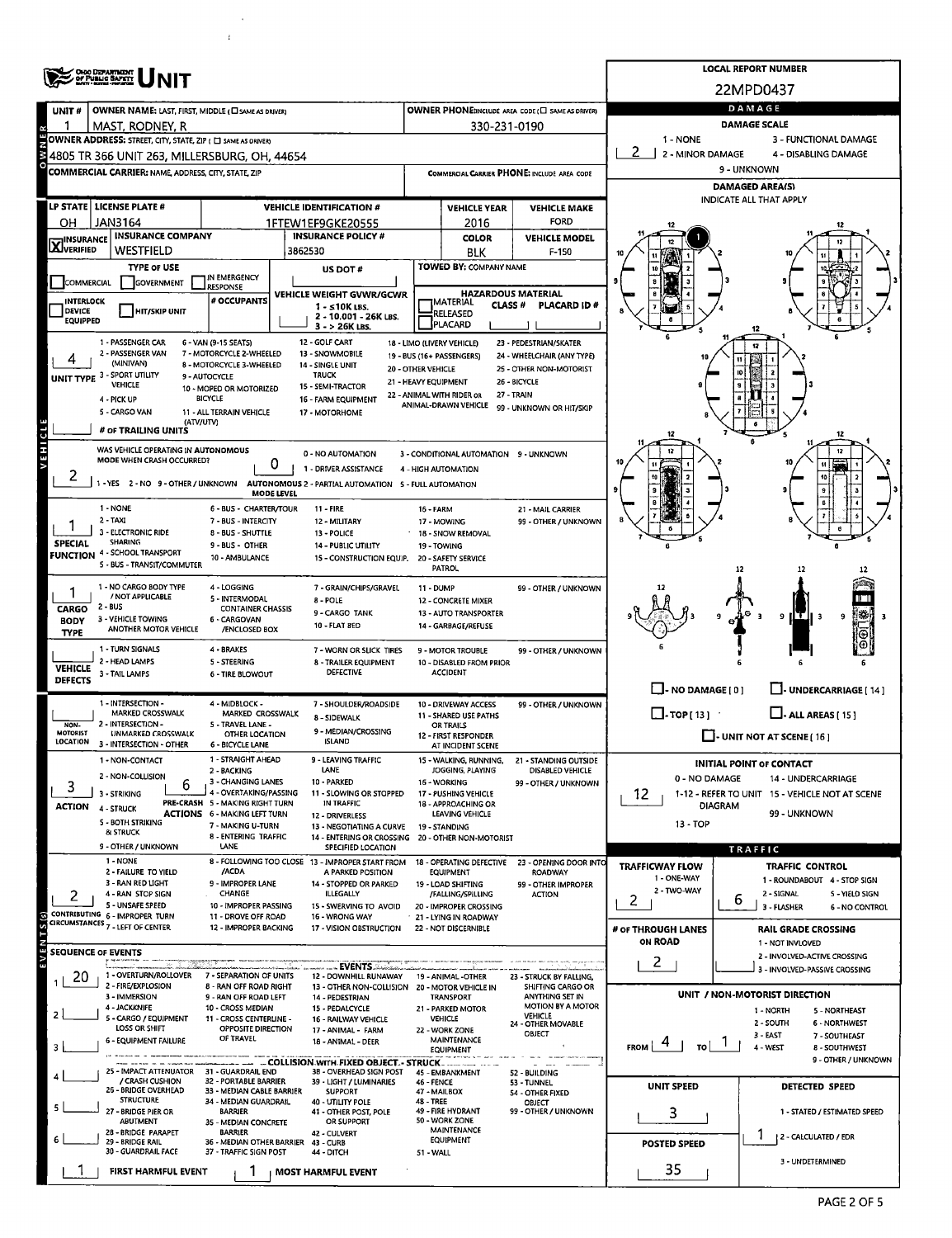|                                                                                                                                                                                                                      | <b>OHIO DEPARTMENT<br/>OF PUBLIC BAYETY</b><br>NOTI - NOTE - FRONT                                 |                                                                                                                 | <b>LOCAL REPORT NUMBER</b>                                                                                    |                                                                                    |                                             |                                                                   |                                                      |                                                                           |  |  |  |  |  |  |
|----------------------------------------------------------------------------------------------------------------------------------------------------------------------------------------------------------------------|----------------------------------------------------------------------------------------------------|-----------------------------------------------------------------------------------------------------------------|---------------------------------------------------------------------------------------------------------------|------------------------------------------------------------------------------------|---------------------------------------------|-------------------------------------------------------------------|------------------------------------------------------|---------------------------------------------------------------------------|--|--|--|--|--|--|
|                                                                                                                                                                                                                      |                                                                                                    |                                                                                                                 |                                                                                                               |                                                                                    |                                             |                                                                   | 22MPD0437                                            |                                                                           |  |  |  |  |  |  |
| UNIT#                                                                                                                                                                                                                | OWNER NAME: LAST, FIRST, MIDDLE ( C SAME AS DRIVER)                                                |                                                                                                                 |                                                                                                               | OWNER PHONE:INCLUDE AREA CODE (C) SAME AS DRIVER)                                  | DAMAGE                                      |                                                                   |                                                      |                                                                           |  |  |  |  |  |  |
| 2                                                                                                                                                                                                                    | STEPHENS, SHERRI, S                                                                                |                                                                                                                 |                                                                                                               | 330-473-0404                                                                       | <b>DAMAGE SCALE</b>                         |                                                                   |                                                      |                                                                           |  |  |  |  |  |  |
|                                                                                                                                                                                                                      | OWNER ADDRESS: STREET, CITY, STATE, ZIP ( C SAME AS DRIVER)<br>4281 TR 305, MILLERSBURG, OH, 44654 |                                                                                                                 |                                                                                                               | 1 - NONE<br>3 - FUNCTIONAL DAMAGE<br>2<br>2 - MINOR DAMAGE<br>4 - DISABLING DAMAGE |                                             |                                                                   |                                                      |                                                                           |  |  |  |  |  |  |
|                                                                                                                                                                                                                      | <b>COMMERCIAL CARRIER: NAME, ADDRESS, CITY, STATE, ZIP</b>                                         |                                                                                                                 |                                                                                                               |                                                                                    |                                             | COMMERCIAL CARRIER PHONE: INCLUDE AREA CODE                       | 9 - UNKNOWN                                          |                                                                           |  |  |  |  |  |  |
|                                                                                                                                                                                                                      |                                                                                                    |                                                                                                                 |                                                                                                               |                                                                                    |                                             |                                                                   | <b>DAMAGED AREA(S)</b>                               |                                                                           |  |  |  |  |  |  |
|                                                                                                                                                                                                                      | LP STATE   LICENSE PLATE #                                                                         |                                                                                                                 | <b>VEHICLE IDENTIFICATION #</b>                                                                               |                                                                                    | <b>VEHICLE YEAR</b>                         | <b>VEHICLE MAKE</b>                                               | INDICATE ALL THAT APPLY                              |                                                                           |  |  |  |  |  |  |
| он                                                                                                                                                                                                                   | <b>JHT5677</b>                                                                                     |                                                                                                                 | 2HKRW6H34JH219958                                                                                             |                                                                                    | 2018                                        | <b>HONDA</b>                                                      |                                                      |                                                                           |  |  |  |  |  |  |
| <b>X</b> INSURANCE                                                                                                                                                                                                   | <b>INSURANCE COMPANY</b>                                                                           |                                                                                                                 | <b>INSURANCE POLICY #</b>                                                                                     |                                                                                    | <b>COLOR</b>                                | <b>VEHICLE MODEL</b>                                              |                                                      |                                                                           |  |  |  |  |  |  |
|                                                                                                                                                                                                                      | <b>STATE FARM</b>                                                                                  |                                                                                                                 | 3603955E2735F                                                                                                 |                                                                                    | <b>BLK</b>                                  | CR-V                                                              |                                                      |                                                                           |  |  |  |  |  |  |
|                                                                                                                                                                                                                      | <b>TYPE OF USE</b><br>GOVERNMENT                                                                   | IN EMERGENCY                                                                                                    | US DOT#                                                                                                       |                                                                                    | TOWED BY: COMPANY NAME                      |                                                                   |                                                      |                                                                           |  |  |  |  |  |  |
| <b>COMMERCIAL</b><br><b>RESPONSE</b><br># OCCUPANTS<br><b>INTERLOCK</b>                                                                                                                                              |                                                                                                    |                                                                                                                 | VEHICLE WEIGHT GVWR/GCWR                                                                                      |                                                                                    |                                             | <b>HAZARDOUS MATERIAL</b>                                         | 9                                                    |                                                                           |  |  |  |  |  |  |
| DEVICE<br><b>HIT/SKIP UNIT</b>                                                                                                                                                                                       |                                                                                                    |                                                                                                                 | 1 - ≤10K LBS.<br>2 - 10.001 - 26K LBS.                                                                        |                                                                                    | MATERIAL<br>CLASS <sup>#</sup><br>RELEASED  | <b>PLACARD ID#</b>                                                | 8                                                    |                                                                           |  |  |  |  |  |  |
| <b>EQUIPPED</b>                                                                                                                                                                                                      |                                                                                                    |                                                                                                                 | 3 - > 26K LBS.                                                                                                |                                                                                    | <b>PLACARD</b>                              |                                                                   |                                                      |                                                                           |  |  |  |  |  |  |
| 1 - PASSENGER CAR<br>12 - GOLF CART<br>6 - VAN (9-15 SEATS)<br>18 - LIMO (LIVERY VEHICLE)<br>23 - PEDESTRIAN/SKATER<br>2 - PASSENGER VAN<br>7 - MOTORCYCLE 2-WHEELED<br>13 - SNOWMOBILE<br>19 - BUS (16+ PASSENGERS) |                                                                                                    |                                                                                                                 |                                                                                                               |                                                                                    |                                             |                                                                   |                                                      |                                                                           |  |  |  |  |  |  |
| 3                                                                                                                                                                                                                    | (MINIVAN)                                                                                          | 8 - MOTORCYCLE 3-WHEELED                                                                                        | 14 - SINGLE UNIT<br><b>TRUCK</b>                                                                              | 20 - OTHER VEHICLE                                                                 |                                             | 24 - WHEELCHAIR (ANY TYPE)<br>25 - OTHER NON-MOTORIST             |                                                      |                                                                           |  |  |  |  |  |  |
|                                                                                                                                                                                                                      | UNIT TYPE 3 - SPORT UTILITY<br>9 - AUTOCYCLE<br><b>VEHICLE</b><br>10 - MOPED OR MOTORIZED          |                                                                                                                 |                                                                                                               |                                                                                    |                                             |                                                                   |                                                      |                                                                           |  |  |  |  |  |  |
|                                                                                                                                                                                                                      | 4 - PICK UP                                                                                        | <b>BICYCLE</b>                                                                                                  | 16 - FARM EQUIPMENT<br>17 - MOTORHOME                                                                         | 22 - ANIMAL WITH RIDER OR                                                          | ANIMAL-DRAWN VEHICLE                        | 27 TRAIN<br>99 - UNKNOWN OR HIT/SKIP                              |                                                      |                                                                           |  |  |  |  |  |  |
|                                                                                                                                                                                                                      | 5 - CARGO VAN<br>11 - ALL TERRAIN VEHICLE<br>(ATV/UTV)                                             |                                                                                                                 |                                                                                                               |                                                                                    |                                             |                                                                   |                                                      |                                                                           |  |  |  |  |  |  |
|                                                                                                                                                                                                                      | # OF TRAILING UNITS                                                                                |                                                                                                                 |                                                                                                               |                                                                                    |                                             |                                                                   | 12                                                   | 12                                                                        |  |  |  |  |  |  |
| <b>THIT</b>                                                                                                                                                                                                          | WAS VEHICLE OPERATING IN AUTONOMOUS<br>MODE WHEN CRASH OCCURRED?                                   |                                                                                                                 | 0 - NO AUTOMATION                                                                                             |                                                                                    | 3 - CONDITIONAL AUTOMATION 9 - UNKNOWN      |                                                                   |                                                      | 12                                                                        |  |  |  |  |  |  |
| 2                                                                                                                                                                                                                    |                                                                                                    |                                                                                                                 | 0<br>1 - DRIVER ASSISTANCE                                                                                    |                                                                                    | 4 - HIGH AUTOMATION                         |                                                                   |                                                      |                                                                           |  |  |  |  |  |  |
|                                                                                                                                                                                                                      |                                                                                                    |                                                                                                                 | 1 - YES 2 - NO 9 - OTHER / UNKNOWN AUTONOMOUS 2 - PARTIAL AUTOMATION 5 - FULL AUTOMATION<br><b>MODE LEVEL</b> |                                                                                    |                                             |                                                                   |                                                      |                                                                           |  |  |  |  |  |  |
|                                                                                                                                                                                                                      | 1 - NONE                                                                                           | 6 - BUS - CHARTER/TOUR                                                                                          | 11 - FIRE                                                                                                     | <b>16 - FARM</b>                                                                   |                                             | 21 - MAIL CARRIER                                                 |                                                      |                                                                           |  |  |  |  |  |  |
|                                                                                                                                                                                                                      | $2 - TAX$<br>3 - ELECTRONIC RIDE                                                                   | 7 - BUS - INTERCITY                                                                                             | 12 - MILITARY                                                                                                 |                                                                                    | 17 - MOWING                                 | 99 - OTHER / UNKNOWN                                              |                                                      |                                                                           |  |  |  |  |  |  |
| <b>SPECIAL</b>                                                                                                                                                                                                       | <b>SHARING</b>                                                                                     | <b>8 - BUS - SHUTTLE</b><br>9 - BUS - OTHER                                                                     | 13 - POLICE<br>14 - PUBLIC UTILITY                                                                            |                                                                                    | 18 - SNOW REMOVAL<br>19 - TOWING            |                                                                   |                                                      |                                                                           |  |  |  |  |  |  |
| <b>FUNCTION 4 - SCHOOL TRANSPORT</b><br>10 - AMBULANCE<br>15 - CONSTRUCTION EQUIP.<br>20 - SAFETY SERVICE<br>5 - BUS - TRANSIT/COMMUTER                                                                              |                                                                                                    |                                                                                                                 |                                                                                                               |                                                                                    |                                             |                                                                   |                                                      |                                                                           |  |  |  |  |  |  |
|                                                                                                                                                                                                                      |                                                                                                    |                                                                                                                 |                                                                                                               |                                                                                    | PATROL                                      |                                                                   |                                                      | 12                                                                        |  |  |  |  |  |  |
|                                                                                                                                                                                                                      | 1 - NO CARGO BODY TYPE<br>/ NOT APPLICABLE                                                         | 4 - LOGGING<br>5 - INTERMODAL                                                                                   | 7 - GRAIN/CHIPS/GRAVEL<br>8 - POLE                                                                            | 11 - DUMP                                                                          | 12 - CONCRETE MIXER                         | 99 - OTHER / UNKNOWN                                              |                                                      |                                                                           |  |  |  |  |  |  |
| 2 - BUS<br><b>CARGO</b><br><b>CONTAINER CHASSIS</b><br>9 - CARGO TANK<br>3 - VEHICLE TOWING<br>6 - CARGOVAN<br><b>BODY</b>                                                                                           |                                                                                                    |                                                                                                                 |                                                                                                               |                                                                                    | 13 - AUTO TRANSPORTER                       |                                                                   | M≫<br>9<br>9<br>.                                    |                                                                           |  |  |  |  |  |  |
| <b>TYPE</b>                                                                                                                                                                                                          | ANOTHER MOTOR VEHICLE                                                                              | <b>/ENCLOSED BOX</b>                                                                                            | 10 - FLAT BED                                                                                                 |                                                                                    | 14 - GARBAGE/REFUSE                         |                                                                   |                                                      | ⊛                                                                         |  |  |  |  |  |  |
|                                                                                                                                                                                                                      | 1 - TURN SIGNALS                                                                                   | 4 - BRAKES                                                                                                      | 7 - WORN OR SLICK TIRES                                                                                       |                                                                                    | 9 - MOTOR TROUBLE                           | 99 - OTHER / UNKNOWN                                              |                                                      |                                                                           |  |  |  |  |  |  |
| <b>VEHICLE</b>                                                                                                                                                                                                       | 2 - HEAD LAMPS<br>3 - TAIL LAMPS                                                                   | 5 - STEERING<br><b>6 - TIRE BLOWOUT</b>                                                                         | <b>8 - TRAILER EQUIPMENT</b><br><b>DEFECTIVE</b>                                                              |                                                                                    | 10 - DISABLED FROM PRIOR<br><b>ACCIDENT</b> |                                                                   |                                                      |                                                                           |  |  |  |  |  |  |
| <b>DEFECTS</b>                                                                                                                                                                                                       |                                                                                                    |                                                                                                                 |                                                                                                               |                                                                                    |                                             |                                                                   | $\Box$ - NO DAMAGE [0]                               | <b>L. UNDERCARRIAGE [ 14 ]</b>                                            |  |  |  |  |  |  |
|                                                                                                                                                                                                                      | 1 - INTERSECTION -                                                                                 | 4 - MIDBLOCK -                                                                                                  | 7 - SHOULDER/ROADSIDE                                                                                         |                                                                                    | 10 - DRIVEWAY ACCESS                        | 99 - OTHER / UNKNOWN                                              |                                                      |                                                                           |  |  |  |  |  |  |
| NON-                                                                                                                                                                                                                 | 2 - INTERSECTION -                                                                                 | MARKED CROSSWALK<br>MARKED CROSSWALK<br>11 - SHARED USE PATHS<br>8 - SIDEWALK<br>5 - TRAVEL LANE -<br>OR TRAILS |                                                                                                               |                                                                                    |                                             |                                                                   | $\Box$ -TOP[13]<br>$\Box$ - all areas [15]           |                                                                           |  |  |  |  |  |  |
| MOTORIST<br>LOCATION                                                                                                                                                                                                 | UNMARKED CROSSWALK<br>3 - INTERSECTION - OTHER                                                     | OTHER LOCATION<br>6 - BICYCLE LANE                                                                              | 9 - MEDIAN/CROSSING<br><b>ISLAND</b>                                                                          |                                                                                    | 12 - FIRST RESPONDER<br>AT INCIDENT SCENE   |                                                                   | $\Box$ - UNIT NOT AT SCENE [ 16 ]                    |                                                                           |  |  |  |  |  |  |
|                                                                                                                                                                                                                      | <b>1 - NON-CONTACT</b>                                                                             | 1 - STRAIGHT AHEAD                                                                                              | 9 - LEAVING TRAFFIC                                                                                           |                                                                                    | 15 - WALKING, RUNNING,                      | -21<br>- STANDING OUTSIDE                                         |                                                      | <b>INITIAL POINT OF CONTACT</b>                                           |  |  |  |  |  |  |
|                                                                                                                                                                                                                      | 2 - NON-COLLISION                                                                                  | 2 BACKING<br>3 - CHANGING LANES                                                                                 | LANE<br>10 - PARKED                                                                                           |                                                                                    | JOGGING, PLAYING<br>16 - WORKING            | DISABLED VEHICLE<br>99 - OTHER / UNKNOWN                          | 0 - NO DAMAGE<br>14 - UNDERCARRIAGE                  |                                                                           |  |  |  |  |  |  |
| 4                                                                                                                                                                                                                    | 3 - STRIKING                                                                                       | 4 - OVERTAKING/PASSING                                                                                          | 11 - SLOWING OR STOPPED                                                                                       |                                                                                    | 17 - PUSHING VEHICLE                        |                                                                   | 1-12 - REFER TO UNIT 15 - VEHICLE NOT AT SCENE<br>10 |                                                                           |  |  |  |  |  |  |
| <b>ACTION</b>                                                                                                                                                                                                        | 4 - STRUCK                                                                                         | PRE-CRASH 5 - MAKING RIGHT TURN<br><b>ACTIONS 6 - MAKING LEFT TURN</b>                                          | IN TRAFFIC<br>12 DRIVERLESS                                                                                   |                                                                                    | 18 - APPROACHING OR<br>LEAVING VEHICLE      |                                                                   | <b>DIAGRAM</b><br>99 - UNKNOWN                       |                                                                           |  |  |  |  |  |  |
|                                                                                                                                                                                                                      | 5 - BOTH STRIKING<br>& STRUCK                                                                      | 7 - MAKING U-TURN<br>8 - ENTERING TRAFFIC                                                                       | 13 - NEGOTIATING A CURVE                                                                                      |                                                                                    | 19 - STANDING                               |                                                                   | 13 - TOP                                             |                                                                           |  |  |  |  |  |  |
|                                                                                                                                                                                                                      | 9 - OTHER / UNKNOWN                                                                                | LANE                                                                                                            | 14 - ENTERING OR CROSSING<br>SPECIFIED LOCATION                                                               |                                                                                    | 20 - OTHER NON-MOTORIST                     |                                                                   |                                                      | TRAFFIC                                                                   |  |  |  |  |  |  |
|                                                                                                                                                                                                                      | 1 - NONE<br>2 - FAILURE TO YIELD                                                                   | /ACDA                                                                                                           | 8 - FOLLOWING TOO CLOSE 13 - IMPROPER START FROM<br>A PARKED POSITION                                         |                                                                                    | EQUIPMENT                                   | 18 - OPERATING DEFECTIVE 23 - OPENING DOOR INTO<br><b>ROADWAY</b> | <b>TRAFFICWAY FLOW</b>                               | <b>TRAFFIC CONTROL</b>                                                    |  |  |  |  |  |  |
|                                                                                                                                                                                                                      | 3 - RAN RED LIGHT                                                                                  | 9 - IMPROPER LANE                                                                                               | 14 - STOPPED OR PARKED                                                                                        |                                                                                    | 19 - LOAD SHIFTING                          | 99 - OTHER IMPROPER                                               | 1 ONE-WAY<br>2 - TWO-WAY                             | 1 ROUNDABOUT 4 STOP SIGN                                                  |  |  |  |  |  |  |
|                                                                                                                                                                                                                      | 4 - RAN STOP SIGN<br>5 - UNSAFE SPEED                                                              | CHANGE<br>10 - IMPROPER PASSING                                                                                 | <b>ILLEGALLY</b><br>15 - SWERVING TO AVOID                                                                    |                                                                                    | /FALLING/SPILLING<br>20 - IMPROPER CROSSING | <b>ACTION</b>                                                     | 2                                                    | 2 - SIGNAL<br><b>5 - YIELD SIGN</b><br>6<br>3 - FLASHER<br>6 - NO CONTROL |  |  |  |  |  |  |
|                                                                                                                                                                                                                      | CONTRIBUTING 6 - IMPROPER TURN<br>CIRCUMSTANCES <sub>7</sub> - LEFT OF CENTER                      | 11 - DROVE OFF ROAD                                                                                             | 16 - WRONG WAY                                                                                                |                                                                                    | 21 - LYING IN ROADWAY                       |                                                                   |                                                      |                                                                           |  |  |  |  |  |  |
|                                                                                                                                                                                                                      |                                                                                                    | 12 - IMPROPER BACKING                                                                                           | 17 - VISION OBSTRUCTION                                                                                       |                                                                                    | 22 - NOT DISCERNIBLE                        |                                                                   | # OF THROUGH LANES<br>ON ROAD                        | <b>RAIL GRADE CROSSING</b><br>1 - NOT INVLOVED                            |  |  |  |  |  |  |
|                                                                                                                                                                                                                      | <b>SEQUENCE OF EVENTS</b>                                                                          |                                                                                                                 |                                                                                                               |                                                                                    |                                             |                                                                   |                                                      | 2 - INVOLVED-ACTIVE CROSSING                                              |  |  |  |  |  |  |
| 20                                                                                                                                                                                                                   | للمستحصر فالأ<br>1 - OVERTURN/ROLLOVER                                                             | 7 - SEPARATION OF UNITS                                                                                         | 12 - DOWNHILL RUNAWAY                                                                                         |                                                                                    | 19 - ANIMAL - OTHER                         | na<br>Sanada a Santa a musical<br>23 - STRUCK BY FALLING,         | $\mathbf{2}$                                         | 3 - INVOLVED-PASSIVE CROSSING                                             |  |  |  |  |  |  |
| $\mathbf{1}$                                                                                                                                                                                                         | 2 - FIRE/EXPLOSION<br>3 - IMMERSION                                                                | 8 - RAN OFF ROAD RIGHT                                                                                          | 13 - OTHER NON-COLLISION                                                                                      |                                                                                    | 20 - MOTOR VEHICLE IN                       | SHIFTING CARGO OR<br>ANYTHING SET IN                              |                                                      | UNIT / NON-MOTORIST DIRECTION                                             |  |  |  |  |  |  |
| $\overline{2}$                                                                                                                                                                                                       | 4 - JACKKNIFE                                                                                      | 9 - RAN OFF ROAD LEFT<br>10 - CROSS MEDIAN                                                                      | 14 - PEDESTRIAN<br>15 - PEDALCYCLE                                                                            |                                                                                    | <b>TRANSPORT</b><br>21 - PARKED MOTOR       | MOTION BY A MOTOR                                                 |                                                      | 1 - NORTH<br>5 - NORTHEAST                                                |  |  |  |  |  |  |
|                                                                                                                                                                                                                      | 5 - CARGO / EQUIPMENT<br>LOSS OR SHIFT                                                             | 11 - CROSS CENTERLINE -<br>OPPOSITE DIRECTION                                                                   | 16 - RAILWAY VEHICLE<br>17 - ANIMAL - FARM                                                                    |                                                                                    | VEHICLE<br>22 - WORK ZONE                   | · VEHICLE<br>24 - OTHER MOVABLE                                   |                                                      | 2 - SOUTH<br>6 - NORTHWEST                                                |  |  |  |  |  |  |
| 3                                                                                                                                                                                                                    | <b>6 - EQUIPMENT FAILURE</b>                                                                       | OF TRAVEL                                                                                                       | 18 - ANIMAL - DEER                                                                                            |                                                                                    | MAINTENANCE<br><b>EQUIPMENT</b>             | OBJECT                                                            | $F_{\text{ROM}}$ 2<br>τoΙ                            | 3 - EAST<br>7 - SOUTHEAST<br>-1<br>4 - WEST<br>8 - SOUTHWEST              |  |  |  |  |  |  |
|                                                                                                                                                                                                                      |                                                                                                    |                                                                                                                 | - COLLISION WITH FIXED OBJECT - STRUCK                                                                        |                                                                                    |                                             | -- ---                                                            |                                                      | 9 - OTHER / UNKNOWN                                                       |  |  |  |  |  |  |
|                                                                                                                                                                                                                      | 25 - IMPACT ATTENUATOR<br>/ CRASH CUSHION                                                          | 31 - GUARDRAIL END<br>32 - PORTABLE BARRIER                                                                     | 38 - OVERHEAD SIGN POST<br>39 - LIGHT / LUMINARIES                                                            | 46 - FENCE                                                                         | 45 - EMBANKMENT                             | 52 - BUILDING<br>53 - TUNNEL                                      |                                                      |                                                                           |  |  |  |  |  |  |
|                                                                                                                                                                                                                      | 26 - BRIDGE OVERHEAD<br><b>STRUCTURE</b>                                                           | 33 - MEDIAN CABLE BARRIER<br>34 - MEDIAN GUARDRAIL                                                              | <b>SUPPORT</b><br>40 - UTILITY POLE                                                                           | <b>48 - TREE</b>                                                                   | 47 - MAILBOX                                | 54 - OTHER FIXED<br>OBJECT                                        | UNIT SPEED                                           | <b>DETECTED SPEED</b>                                                     |  |  |  |  |  |  |
|                                                                                                                                                                                                                      | 27 - BRIDGE PIER OR                                                                                | <b>BARRIER</b>                                                                                                  | 41 - OTHER POST, POLE                                                                                         |                                                                                    | 49 - FIRE HYDRANT<br>50 - WORK ZONE         | 99 - OTHER / UNKNOWN                                              | 35                                                   | 1 - STATED / ESTIMATED SPEED                                              |  |  |  |  |  |  |
|                                                                                                                                                                                                                      | ABUTMENT<br>28 - BRIDGE PARAPET                                                                    | 35 - MEDIAN CONCRETE<br><b>BARRIER</b>                                                                          | OR SUPPORT<br>42 - CULVERT                                                                                    |                                                                                    | MAINTENANCE                                 |                                                                   |                                                      | 2 - CALCULATED / EDR                                                      |  |  |  |  |  |  |
|                                                                                                                                                                                                                      | 29 - BRIDGE RAIL<br>30 - GUARDRAIL FACE                                                            | 36 - MEDIAN OTHER BARRIER<br>37 - TRAFFIC SIGN POST                                                             | <b>43 - CURB</b><br>44 - DITCH                                                                                | 51 - WALL                                                                          | <b>EQUIPMENT</b>                            |                                                                   | <b>POSTED SPEED</b>                                  |                                                                           |  |  |  |  |  |  |
|                                                                                                                                                                                                                      | <b>FIRST HARMFUL EVENT</b>                                                                         |                                                                                                                 | <b>MOST HARMFUL EVENT</b>                                                                                     |                                                                                    |                                             |                                                                   | 35                                                   | 3 - UNDETERMINED                                                          |  |  |  |  |  |  |
|                                                                                                                                                                                                                      |                                                                                                    |                                                                                                                 |                                                                                                               |                                                                                    |                                             |                                                                   |                                                      |                                                                           |  |  |  |  |  |  |

 $\bar{z}$